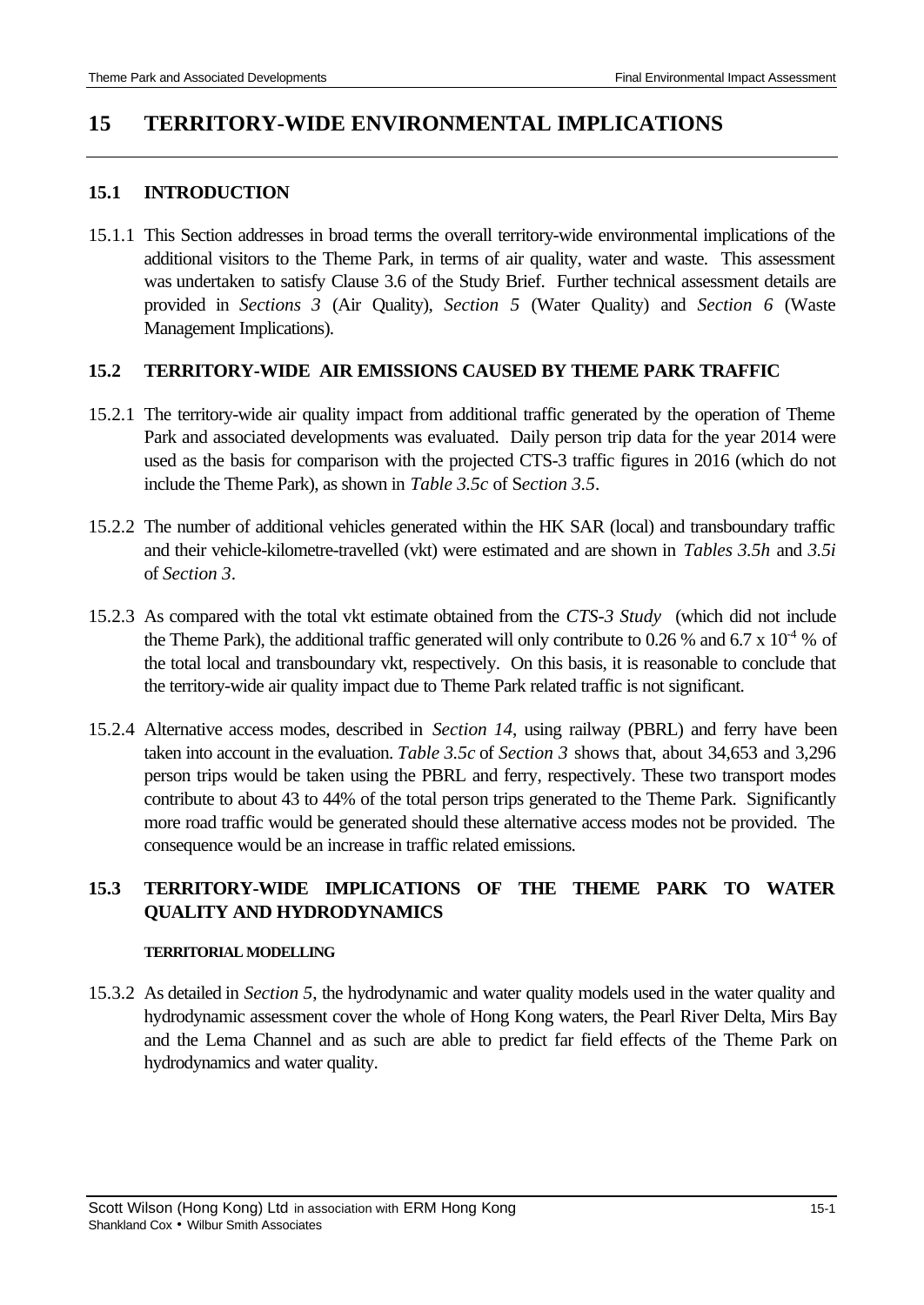#### **HYDRODYNAMICS**

15.3.3 The potential impacts to hydrodynamics from the Theme Park and associated reclamations were assessed using computational modelling with the full coverage of Hong Kong waters. The cumulative modelling assessment predicted that the Theme Park reclamations would have only minimal effects on tidal current speeds and directions in the immediate vicinity of the Theme Park and no changes in territory-wide hydrodynamics, when compared with the EIAO TM assessment criteria.

#### **WATER QUALITY**

- 15.3.4 The potential operational impacts to water quality from the discharge of treated sewage effluent and stormwater were modelled. The sewage effluent flows from the Theme Park will be conveyed to the Siu Ho Wan Sewage Treatment Works. Stormwater will be discharged to the south and east of the Theme Park.
- 15.3.5 The increased treated effluent flows from the Siu Ho Wan STW due to the load from the Theme Park and the stormwater discharges were included in the operational water quality modelling. It should be noted that there is an ongoing plan under the Outlying Islands Sewerage Master Plans to upgrade the Siu Ho Wan STW to utilise Chemically Enhanced Primary Treatment with disinfection to protect the quality of waters off North Lantau. Operational water quality modelling predicted that there would be no breaches of the Water Quality Objectives due to the treated sewage effluent and stormwater discharges from the operation of the Theme Park and associated developments. It was therefore concluded that there would be no adverse territory-wide or local impacts to water quality due to the operation of the Theme Park and associated developments.

## **15.4 TERRITORY-WIDE IMPLICATIONS OF THE THEME PARK WASTE ARISINGS**

#### **SOLID WASTE ARISINGS**

- 15.4.2 Based on the operating experience of other international theme parks, the amount of Municipal Solid Waste (MSW) to be generated from the operation of the Theme Park (Phase I and II) at Penny's Bay has been assessed to be 38 tpd in 2005, increasing to 73.5 tpd in 2014 and 175 tpd in 2024. These estimates assumed that no waste reduction measures were in place. Without waste reduction measures, such arisings would increase the demand for valuable landfill void space.
- 15.4.3 The North Lantau Transfer Station (NLTS) was commissioned in April 1998 and has a throughout of 650 tpd which will be expanded to 1,200 tpd to handle the anticipated growth of waste arisings from the North Lantau area. The anticipated waste throughputs of NLTS are 180, 370, 770, and 880 tpd for the years 2001, 2006, 2011 and 2016, respectively<sup>(1)</sup>. At the NLTS, the waste is compacted into 20 ft ISO containers for bulk transfer by marine vessels to the Western New Territories (WENT) landfill for final disposal. The Transfer Station will be able to handle the waste arisings from the Theme Park (Phases I and II) and associated developments at least until 2016. The WENT landfill was commissioned in November 1993 and has a design capacity and void capacity of about 61 M m<sup>3</sup>, and 53 Mm<sup>3</sup> respectively. Based on the current waste input forecast,

 $\overline{a}$ 

 <sup>(1)</sup> EPD Communication ref EP 20/03/205 M

Scott Wilson (Hong Kong) Ltd in association with ERM Hong Kong 15-2 Shankland Cox • Wilbur Smith Associates